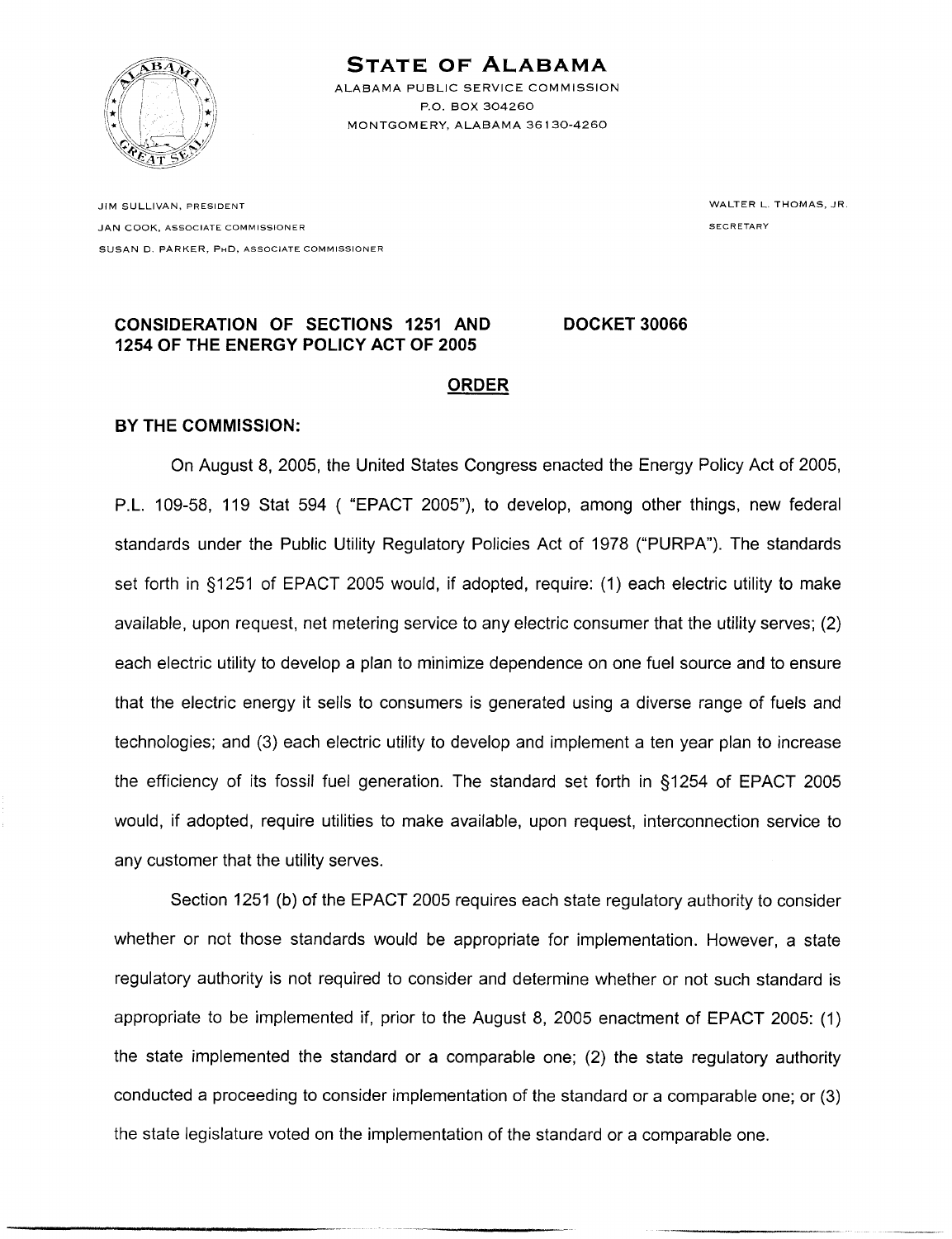By Order dated September 15, 2006, the Commission established this Docket and directed staff to make a review of prior Commission action and prior action of the state legislature and to make a recommendation whether prior state action negates the requirement that the Commission consider the standards set forth in §1251 of EPACT 2005.

The new PURPA §111(d) (11) set forth in EPACT 2005 §1251 requires each electric utility to make available upon request net metering service to any electric consumer that the electric utility serves. The statute defines "net metering service" as service to an electric consumer under which electric energy generated by that electric consumer from an eligible onsite generating facility and distributed to the local distribution facilities may be used to offset electric energy provided by the electric utility to the electric consumer during the applicable billing period.

Staff has determined that the Commission has approved Rate PAE (Purchase of Alternate Energy) for Alabama Power Company ("Alabama Power") which allows certain qualifying customers (those with a capacity of 100kw or less and which are qualifying facilities (QFs) under FERC requirements) to sell the output of their facility to Alabama Power using bidirectional metering. Staff has reviewed Rule PAE and has determined that the bi-directional metering and different rates for sale of electric energy to Alabama Power and for purchase of electric energy from Alabama Power do not meet the definition of net metering in PURPA §111(d)(11). Staff is uncertain whether the requirement in Rule PAE that the facility be a "Qualifying Facility" is consistent with PURPA §111(d)(11)'s requirement that net metering service be made available to "any electric consumer that the utility serves". Staff notes that PURPA §111(d) (11) references an "eligible on-site generating facility" but does not define this term. Staff has recommended that the Commission accept public comments on whether the standard set forth in PURPA  $\S111(d)(11)$  should be adopted by the Commission.

The new PURPA §111(d)(12) set forth in EPACT 2005 §1251 requires each electric utility to develop a plan for minimizing dependence on one fuel source and ensuring that the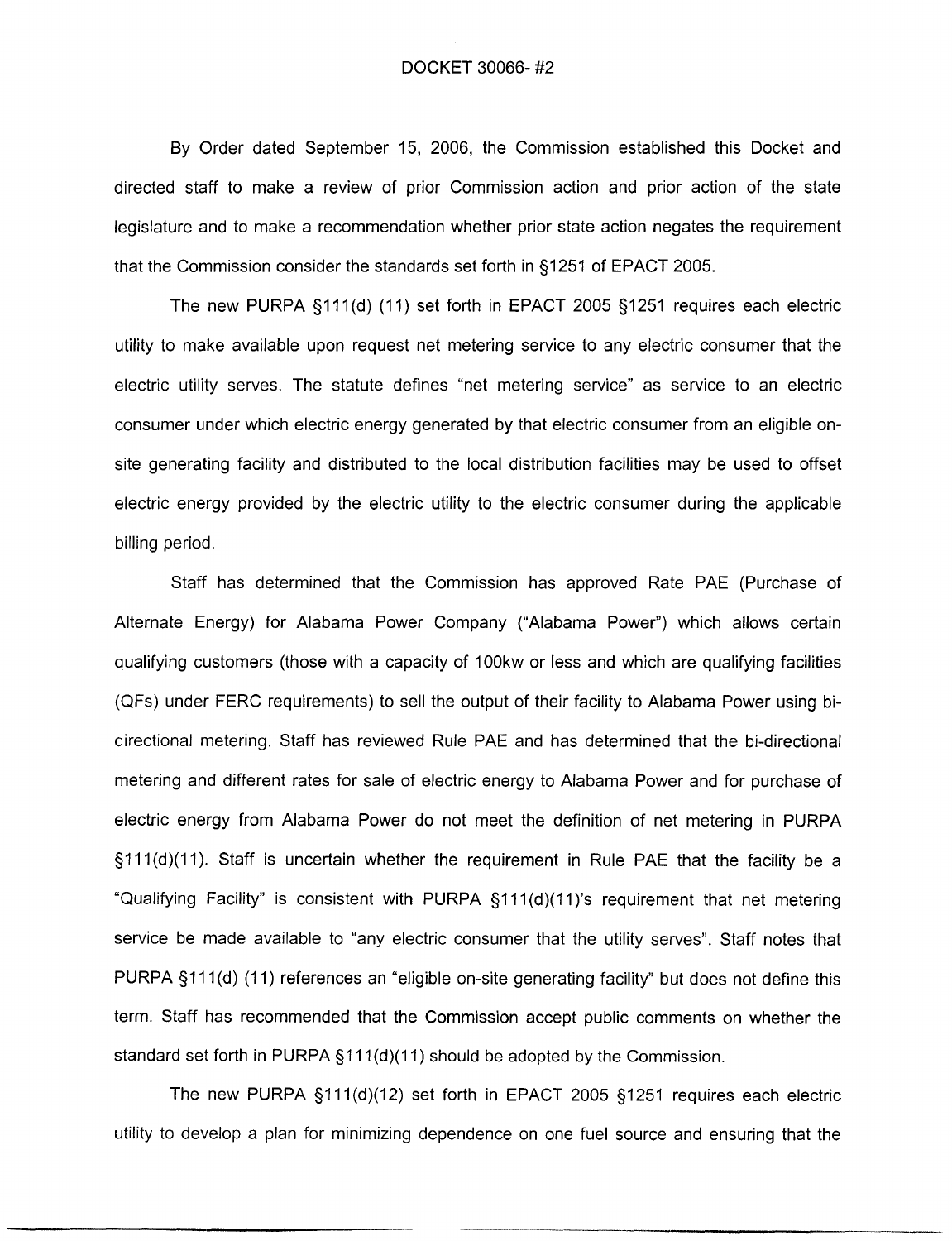electric energy it technologies, inc. Commission has not formally adopted such a standard, Alabama Power's Integrated Resource Planning ("IRP") program has in the past led to a diverse mix of generation resources. Staff has recommended that the Commission seek public comments on whether the standard set forth in PURPA §111(d) (12) should be adopted by the Commission.

> The new PURPA §111(d) (13) set forth in EPACT 2005 §1251 requires each electric utility to develop and implement a 10-year plan to increase the efficiency of its fossil fuel generation. Staff has determined that, as in the standard above on fuel source diversity, Alabama Power's IRP program considers the costs and benefits of efficiency upgrades to its fossil generation facilities. As above, while the Commission has not adopted a formal standard, it has noted its ongoing knowledge of and involvement in Alabama Power's IRP process. Staff has recommended that the Commission seek public comments on whether the standard set forth in PURPA §111(d) (13) should be adopted by the Commission.

> Section 1254 of EPACT 2005 requires each electric utility to make available, upon request, interconnection service to any electric consumer that the electric utility serves. For the purposes of this provision, the term "interconnection service" means service to an electric consumer under which an on-site generating facility on the consumer's premises shall be connected to the local distribution facilities. Interconnection services shall be offered based upon the standards developed by the Institute of Electrical and Electronics Engineers: IEEE Standard 1547 for Interconnecting Distributed Resources with Electric Power Systems, as they may be amended from time to time. In addition, agreements and procedures shall be established whereby the services that are offered shall promote current best practices of interconnection for distributed generation, including but not limited to practices stipulated in model codes adopted by associations of state regulatory agencies. All such agreements and procedures shall be just and reasonable, and not unduly discriminatory or preferential.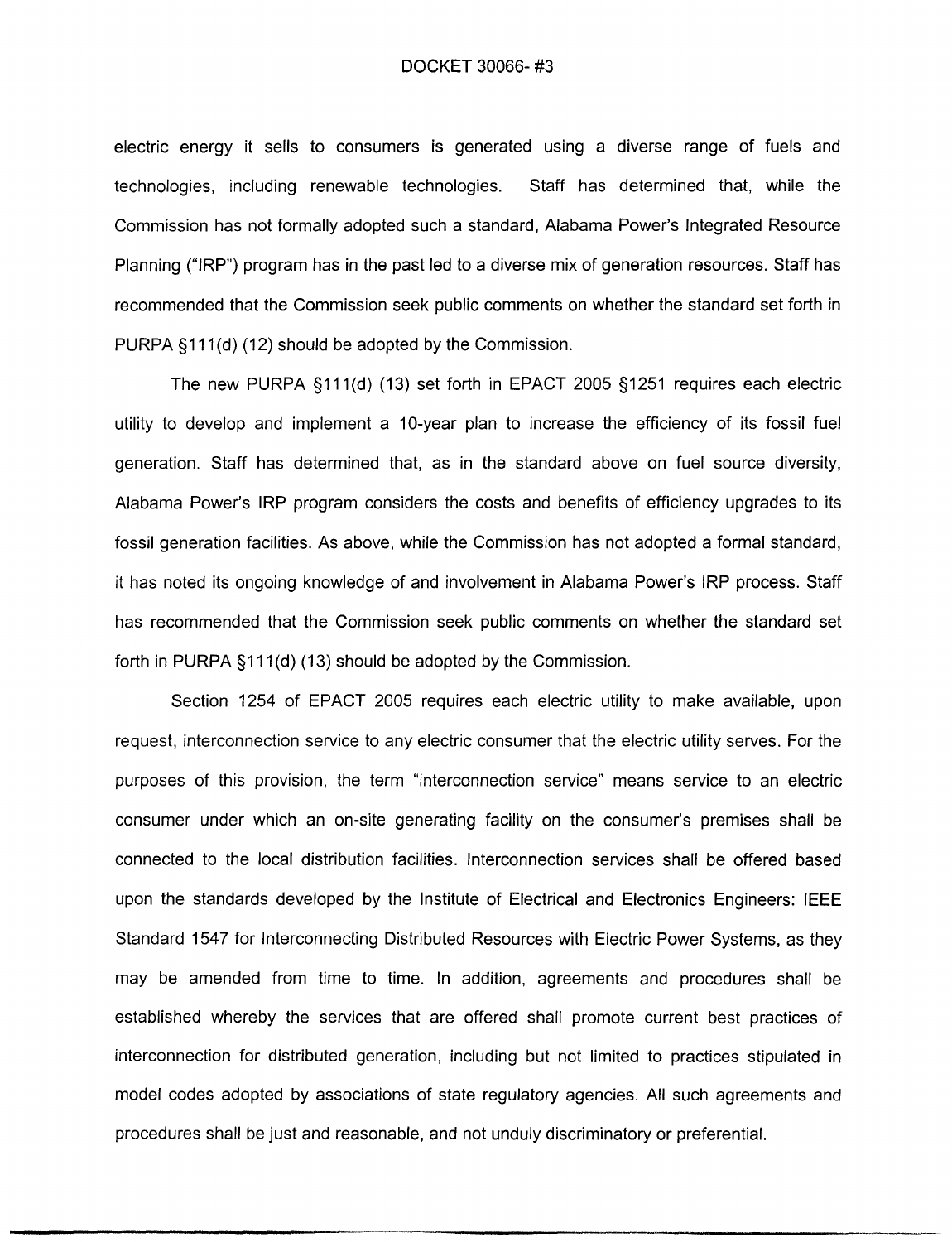Section 1254 (b) of EPACT 2005 requires each state regulatory authority to consider whether or not the interconnection standard would be appropriate for implementation. However, a state requiatory authority is not required to consider and determine whether or not such standard is appropriate to be implemented if, prior to the August 8, 2005, enactment of the statute: (1) the state implemented the standard or a comparable one; (2) the state regulatory authority conducted a proceeding to consider implementation of the standard or a comparable one: or (3) the state legislature voted on the implementation of the standard or a comparable one.

By order dated August 6, 2006, the Commission established Docket 30068 and directed that staff make a review of prior Commission action and prior action of the State Legislature and recommend whether prior state action negates the requirement that the Commission consider the standard in EPACT 2005 §1254. The Commission further directed that staff recommend a schedule of proceedings on this matter in the event that they determined that no prior state action had been taken.

At the May 2007 Commission meeting, staff recommended that the Commission not adopt the standard set for in §1254 of EPACT 2005 at this time, but consider this standard in conjunction with its consideration of the standards in §1251 of EPACT 2005 as part of the proceedings in Docket 30066. By Order dated May 24, 2007, this proposed course of action was submitted for public comment for a period of thirty (30) days.

On June 25, 2007, a Petition to Intervene and comments were filed by Alabama Power. Alabama Power stated that the staff's proposal that the Commission should decline to adopt the interconnection standard at this time and consider this standard in conjunction with the net metering standard is a reasonable approach for dealing with the issues reflected in the interconnection standard. Alabama Power further stated that there is a practical relationship between many of the issues associated with the interconnection standard and the net metering standard. By considering the interconnection standard in conjunction with the net metering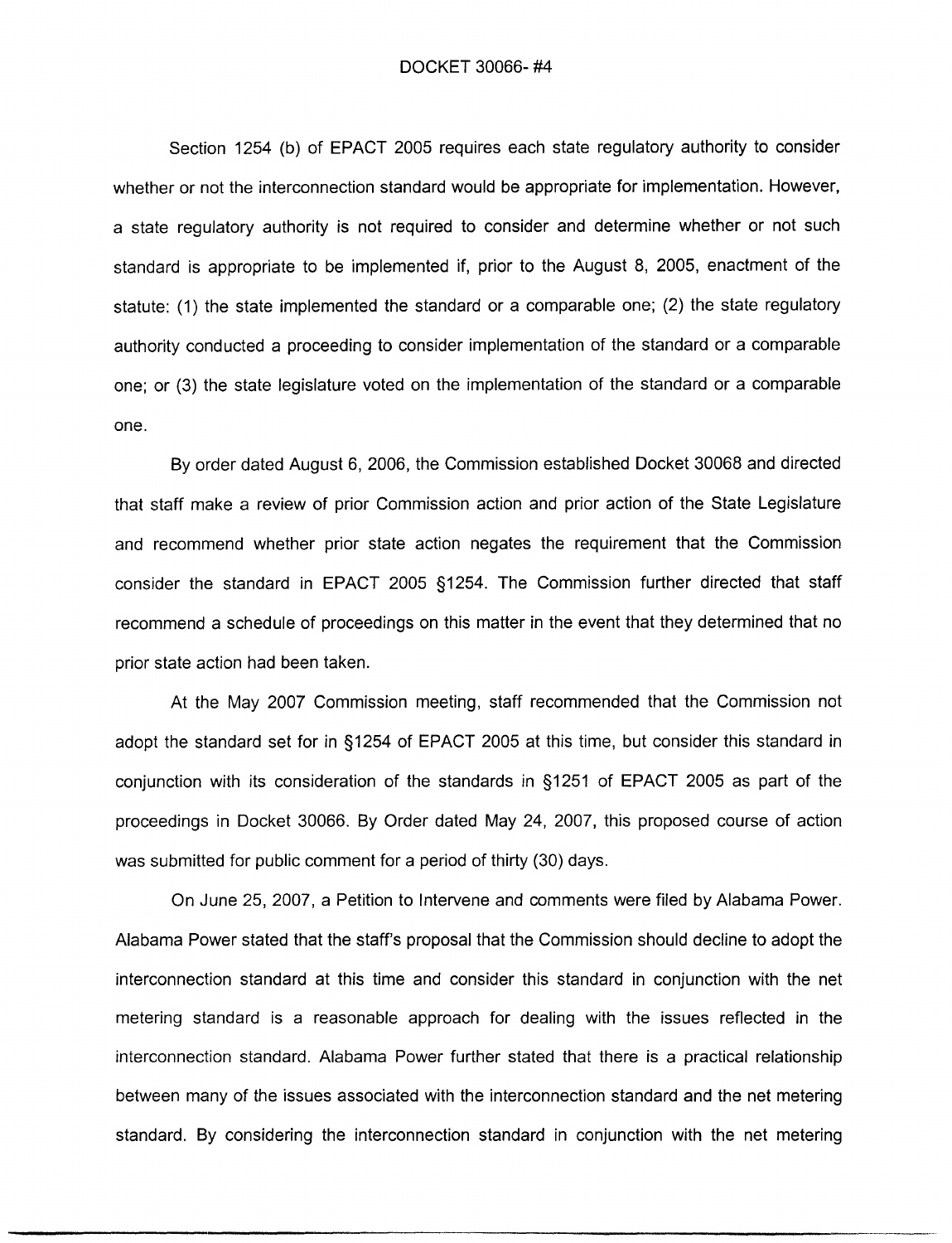standard in Docket 30066. Alabama Power agreed that the Commission can efficiently evaluate and address these interrelated issues. However, Alabama Power suggested that the Commission should reserve the right to conclude in its subsequent review of these standards that no further action is required because it has already addressed the provisions of the interconnection standard through its prior actions such that it qualifies for the EPACT 2005 statutory exemptions.

By Order entered in Docket 30068 of July 16, 2007, the Commission adopted the recommendation of the staff to not adopt the standard in §1254 at that time and to transfer the matter to this Docket for consideration with the standards in §1251.

Staff has reviewed prior Commission action and determined that the Commission has approved various provisions under which Alabama Power offers interconnection service to customers with on-site generation. All of Alabama Power's interconnection services appear to be compliant with the IEEE Standard 1547. Further review of Rate PAE, the primary rate under which residential and other consumers with small generating facilities would interconnect with Alabama Power, indicates that its provisions are not consistent with interconnection guidelines adopted by the National Association of Regulatory Utility Commissioners ("NARUC") or with "Distributed Energy Interconnection Procedures Best Practices for Consideration" published by the United States Department of Energy ("DOE"). In particular, Rate PAE Special Rule 14 states:

Prior to the start of any interconnection work, the customer shall furnish evidence to the Company of liability insurance protecting the Company, its officers, employees, agents and representatives from any liability resulting from any injuries or damages caused by the operation of any of the customer's equipment or by the customer's failure to maintain his equipment in satisfactory and safe operating condition. The policy providing such liability insurance shall provide coverage of not less than One Million Dollars (\$1,000,000) for each accident. The insurance policy shall be placed with an insurance company whose financial condition and policy forms are acceptable under the standards of the Insurance Code and the Insurance Department of the State of Alabama, and shall be endorsed to cover all liabilities resulting from any injuries or damages caused by the operation of any of the customers' equipment or by failure to maintain his equipment in satisfactory and safe operating condition.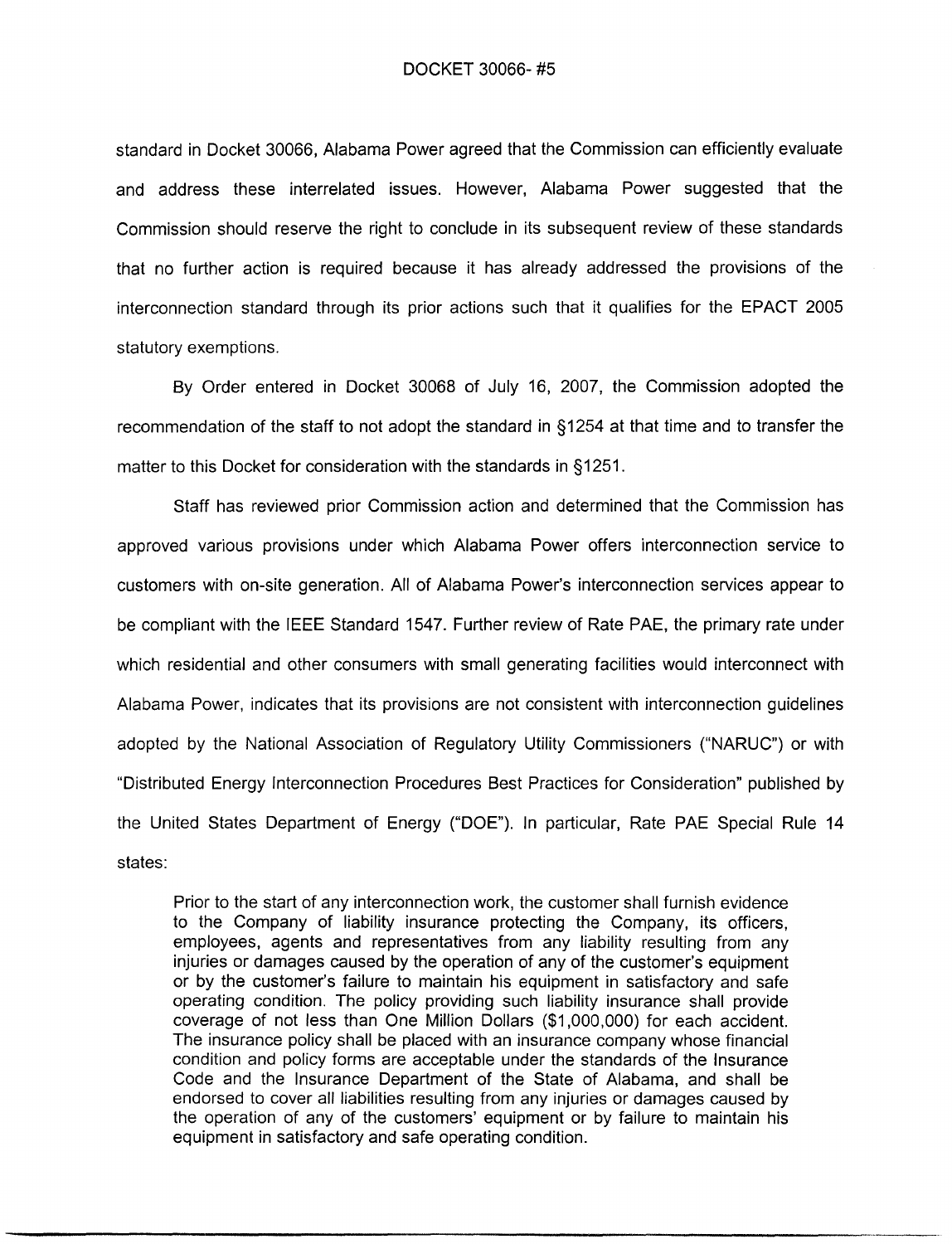In addition, the above-required policy shall be endorsed with a provision whereby the insurance company will notify the Company thirty (30) days prior to the effective date of cancellation or material change in the policy. The customer may furnish to the Company equivalent security acceptable to the Company in lieu of insurance.

The DOE Best Practices document includes as a best practice: "Set liability insurance

requirements commensurate with levels typically carried by the respective customer class."

Staff has found no evidence that the insurance requirement in Rate PAE is typical for

residential customers of Alabama Power.

The NARUC "Model Interconnection Procedures and Agreement for Small Distributed

Generation Resources" contains in Paragraph 7 of its Model Agreement:

The Interconnection Customer is not required to provide general liability insurance coverage as part of this Agreement, or any other Interconnection Provider requirement. Due to the risk of incurring damages, the State requilatory commission may recommend that every Interconnection Customer protect itself with insurance or other suitable financial instrument sufficient to meet its construction, operating and liability responsibilities pursuant to this Agreement. At no time shall the Interconnection Provider require that the Interconnection Customer negotiate any policy or renewal of any policy covering any liability through a particular insurance Interconnection Provider, agent, solicitor, or broker.

Staff is of the opinion that the Special Rule 14 of Rate PAE is not consistent with the

NARUC Model Interconnection Procedures. It is the conclusion of staff that the Commission

has not taken prior action with regard to the standard set forth in §1254 of EPACT 2005 and

that the Commission should accept public comments on the proposed standard in §1254.

The Commission hereby adopts the findings and recommendations of staff.

IT IS, THEREFORE, ORDERED BY THE COMMISSION, That the Commission will

accept public comments on whether it should adopt the standards set forth in §1251 and §1254

of EPACT 2005.

IT IS FURTHER ORDERED BY THE COMMISSION. That comments shall be filed with the Secretary of the Commission under this Docket 30066 no later than December 14, 2007. and that reply comments shall be so filed no later than January 15, 2008.